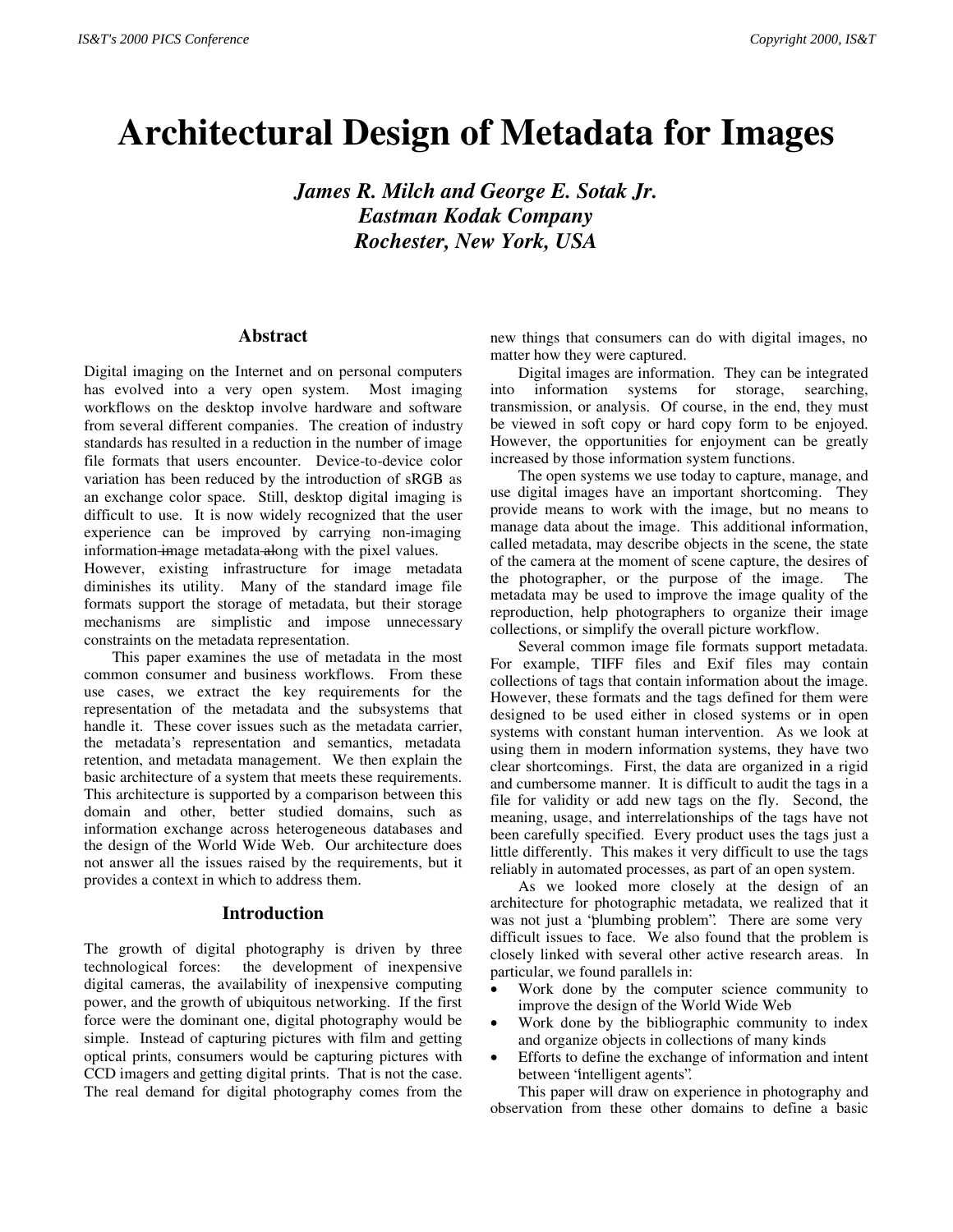architecture for photographic metadata and the software that handles it. This architecture supports use of the metadata both in a purely photographic environment and as part of the larger information web. Some of this work was done in support of a Digital Imaging Group (DIG) working team that has been examining the use of metadata in photography [1].

# **Metadata Requirements**

The first step in understanding the requirements for describing and handling metadata is to collect a series of customer use cases. Each use case describes, in narrative fashion, one particular photographic experience. It is written from the customer's point of view, but includes interactions with equipment, software, and service providers. We have written use cases that describe the photographic needs of consumers and casual business users. We did not study the needs of professional photographers or publishers. Because of space limitations, we have omitted example use cases from this paper.

 From these use cases, we have derived a set of photographic metadata requirements. These requirements apply not only to the metadata itself, but also to the software layers that are responsible for managing the metadata. The technology to satisfy some of the requirements comes from Computer Science; other requirements deal more with Imaging Science issues. We cannot list all of the requirements here, but the must critical ones are presented. The \*\* notation is explained in the following section.

#### **Requirements on the representation of the metadata**

- Provide interoperability across hardware platforms, software environments, and usage domains \*\*
- Provide ability to add new metadata items without a central registration authority \*\*
- Support validation of the syntax and content of the metadata
- Support hierarchical grouping of, and meaningful relationships between, metadata items

## **Requirements on the means used to store a collection of metadata in an image file with pixel data**

- Support the definition of blocks of metadata
- Support compression, encryption, and priority selection of metadata by block
- Support rapid access to specific blocks of metadata

## **Requirements on the software that manages the metadata**

- Provide interfaces that are independent of storage format, recognizing that there will be more than one
- Create an effective in-memory representation of the metadata with methods to use it
- Implement support for the metadata representation and storage features noted above
- Provide the ability for an application to copy all the metadata from one file to another, based on the syntax of the metadata.
- Provide means to automatically update the metadata in response to changes made in the image, keeping the two of them synchronized. \*\*
- Extract useful metadata about the scene and the quality of the image from the image data itself. \*\*

## **Key challenges**

Some of the requirements given above can be implemented using careful design and judicious selection of known technologies. Others present real scientific challenges and cannot be completely satisfied by current technology. We believe that the four requirements marked above with "\*\*" should be the subject of further research.

## **Lessons from Other Fields of Research**

If the metadata associated with images is used only as an occasional hint for a human user, the precise way in which it is defined and stored is not very important. However, the real potential for making imaging easier with metadata depends on software that can use metadata to make "intelligent" decisions about the content or usage of images.

Furthermore, today's business models require a dynamic extensible, architecture. These two facts call for careful consideration of the definition, storage, and syntax of metadata.

The problem of metadata architecture for pictures is closely linked with several other active research areas. Libraries, museums, and other collections store a wide variety of artifacts, including books, pictures, maps, and fossils. The bibliographic community is facing the challenge of converting the "card catalog" information on these objects into a universally-searchable, interoperable form [2]. From their point of view, pictures are another kind of artifact. This research community has made particular contributions to understanding how to describe the relationships between objects [3].

The term "metadata" has been applied in the databasedesign community to describe information somewhat different than our image metadata. Here, metadata describes the database structures created to store, define, and relate items in a database. This metadata becomes important if one wishes to move information between domains described by two different databases. Jim Fulton has called this challenge "Semantic Plug and Play" [4]. This technical community has stressed the importance of formal data models as key tools.

Perhaps the most informative lessons for designing image metadata come from the World Wide Web. The hallmarks of the WWW are flexibility, extensibility, and distributed development. Tim Berners-Lee has described the design philosophy of the World Wide Web in a series of "Design Issues" [5]. We repeat below a few of his key concepts and connect them to image metadata.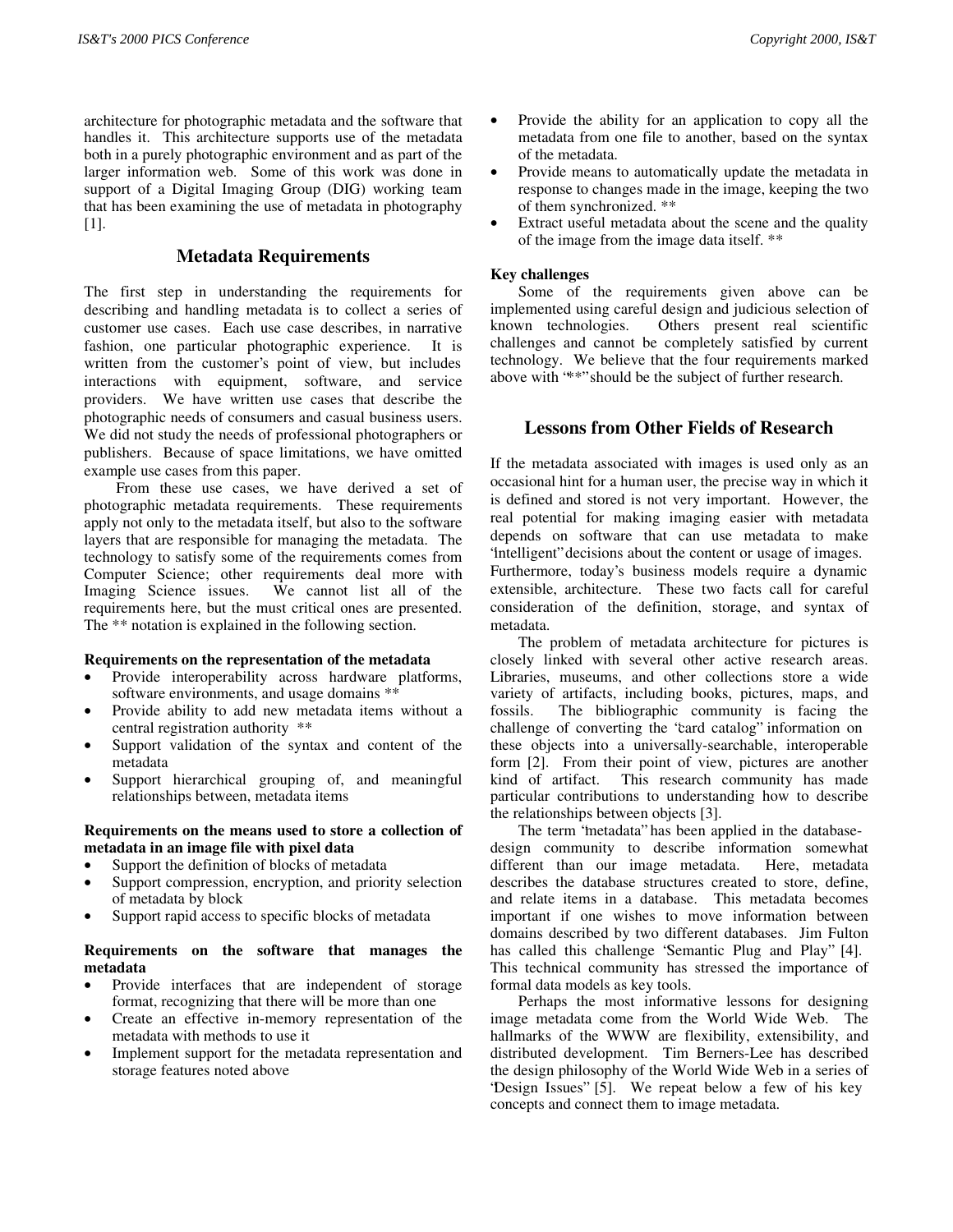#### **The principle of least power**

There are classes of computer languages that vary in their ability to express complex structures and behavior. They range from purely descriptive (e.g., HTML), through declarative languages such as XML, to procedural languages such as Java. In selecting the language in which to define the metadata, choose the language with the least power that can meet the needs. This may make a current application that uses the metadata more complex (to make up for the limitations of the language), but it makes all the future applications, unknown to the present creators of this metadata language, simpler and cleaner. It is better to leave the complexity to a separate, more easily changed layer of the system. We have followed this advice and chosen XML, a declarative language, to describe image metadata.

#### **Decentralization**

Do not allow a distributed system to depend upon a central control point or registration authority. This produces fragile and brittle applications. This principle is expressed in the requirement for adding new metadata and discovering previously unknown metadata on the fly.

#### **Test of independent invention**

"If someone else had already invented your system, would theirs work with yours?" Use this simple thought experiment to assure that your system could be part of an asyet unspecified larger system. For example, the metadata architecture for images should fit easily within an architecture for a wider class of objects, even if that architecture has not yet been defined. Our architecture supports late binding of meaning with syntax, to assure the flexibility suggested by this principle.

#### **Tolerance**

"Be liberal in what you require but conservative in what you do." The component that uses image metadata should be forgiving about variations in the metadata it receives, as long as it can unambiguously act correctly. This principle reflects a move away from hardware implementations, for which liberality means great complexity, to software implementations of metadata management.

#### **Trust**

Each item of metadata makes an assertion about some aspect of an image. To what degree can the receiver of the metadata trust this assertion to be true? This aspect of metadata is particularly important when intelligent agent software is using the metadata to act in the user's name. Our present ability to associate authority and accuracy with metadata items is still primitive. The architecture described here includes the notion of delivering "more detail" when asked, and the ability to encrypt critical metadata.

## **Metadata Architecture**

A metadata architecture must describe two key elements: the means of expressing a collection of metadata and the functionality required in the software that manages the metadata. This is shown in the context of an imaging application in Fig. 1. The application relies on a variety of 'middleware'' components, or toolkits, each of which performs a specific function well. Key imaging components shown in Fig. 1 are the Image Processing Toolkit, the Metadata Manager, and an Image Analysis Package. The Image Processing Toolkit and the Metadata Manager are responsible for interfacing to the image file, which contains both pixel data and metadata. Just as modern applications rely on an Image Processing Toolkit to fetch pixels from the file and perform elemental image processing operations, they should expect the Metadata Manager to fetch metadata by name and perform routine metadata operations. Another significant component shown in Fig. 1 is the Image Analysis Package. This is a collection of routines that use Image Understanding algorithms to derive meaningful metadata from the pixel values [6].

The representation of the metadata and the functionality of the Metadata Manager may be organized into three levels of abstraction: syntax, semantics, and context.

The syntax level addresses the structural representation of the metadata. For the receiver of the metadata, it answers the question, "How do I group these bytes or characters into meaningful components?" Semantics concerns the conveyance of the meaning of the metadata. It answers questions like, "What assertion is intended by this sequence of components?" Context addresses the contextual usage of the metadata. It is based on domain and experiential knowledge, and it answers questions like, "Based on these assertions, what is the appropriate image processing for this image?" There is a clear dependence between these levels. The translations of the context level rely on the well-formed meanings in the semantic layer. The semantic layer, in turn, relies on the syntax layer for the well-formed representations.

The ideal image metadata system would allow a device near the beginning of the image chain to add a new metadata item to the image and communicate at all three levels with a device at the end of the image chain. This would enable new end-to-end features to be introduced into open systems without end-to-end software revisions. We are not yet able to describe an architecture that makes this possible.



*Figure 1. Application architecture*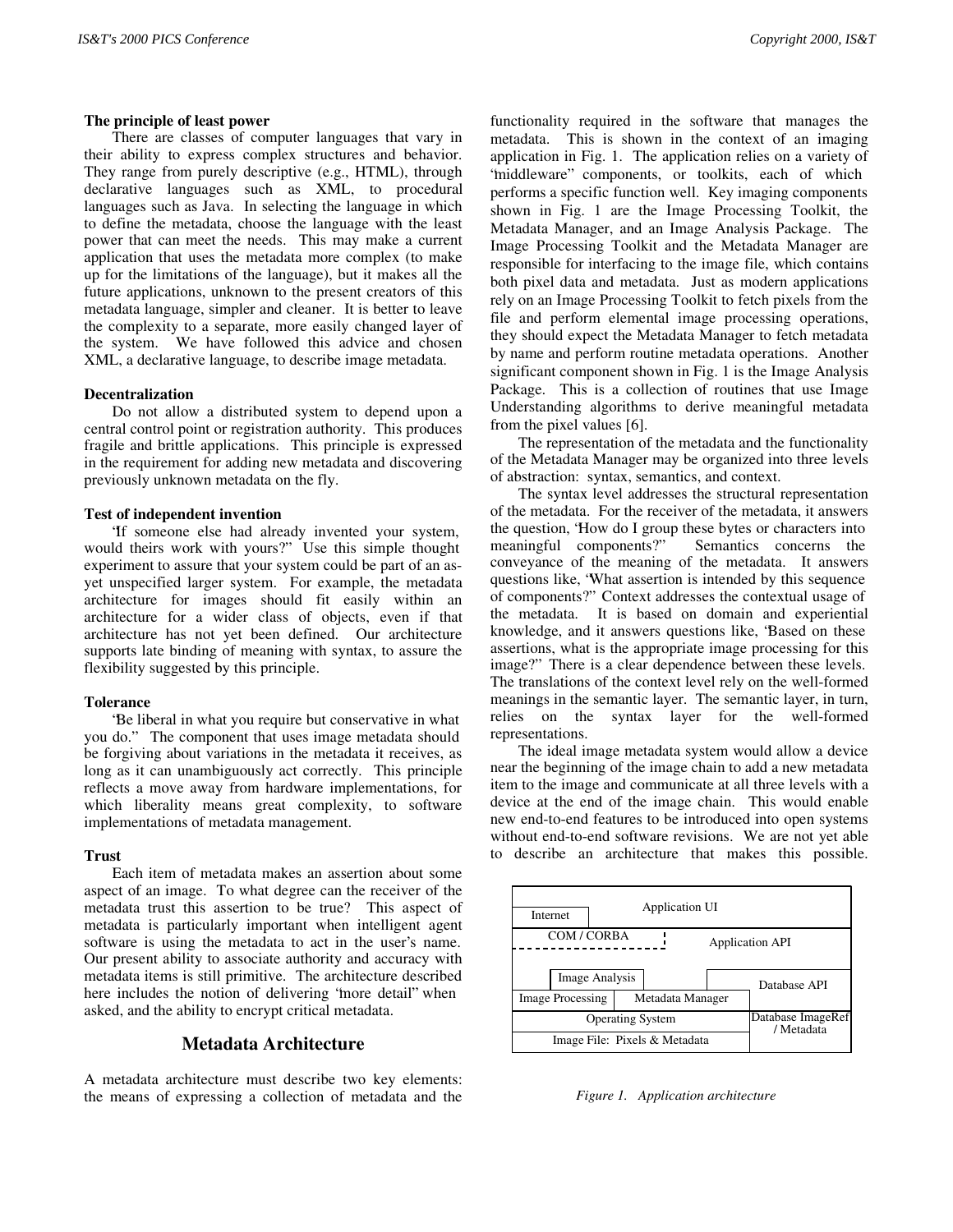However, the syntax level forms the foundation upon which all other functionality will be built. This is also the level that can be addressed with today's technology and, therefore, will be primary topic of the remainder of this paper. We will touch upon the semantic and context layers to convey the particular challenges that they pose.

## **Syntax**

The syntax level addresses the representation of the metadata. One common approach is a loosely organized collection of tag-value pairs. This is the method used in the TIFF format [7]. The tag is a numeric value assigned by a central TIFF tag registration authority. The only attribute of a value is its type, limited to a specified set of primitive data types such as byte, ASCII, and short. This syntax fails to meet many of the requirements stated above and forms a poor foundation for the powerful layers we would like to build on top of it.

The World Wide Web Consortium has created a modern declarative language to express the structure of WWW documents. This language, XML (eXtensible Markup Language) [8], has many of the characteristics we seek for image metadata. This is no surprise, given the commonality of system requirements. XML is also being used by others as a means to define common data structures for passing information between heterogeneous information systems. In addition, XML fulfills our desire to enable digital images to participate in resource discovery on the World Wide Web.

We will not describe the details of XML here. Several good references are available [9, 10]. Here is an example of metadata expressed in XML:

<Person> <FirstName> John </FirstName> <LastName> Doe </LastName> <Birthdate> 1-1-1934 </Birthdate> </Person>

XML consists largely of nested sets of "elements", delimited by angled brackets that identify the nature of the content they surround.

We propose the direct use of XML text to store metadata. This will simplify distributed development of imaging applications and establish a firm foundation for powerful semantic and contextual capabilities. At first glance, XML appears to be grossly wasteful of storage space, compared to binary tag-value pairs. It will take up somewhat more space (TIFF structures are themselves rather inefficient), but we have addressed this issue in several ways. First, the element names are intended to be human-readable, but some restraint should be used in giving elements fully expressive names. Second, large binary structures, such as ICC profiles, will still be stored as binary blobs. Third, standard data compression methods can be used to compress the text if metadata size becomes an issue.

The XML language supports flexible grouping of metadata. This capability should be used to organize related

metadata items in order of importance. For example, the top level of geographic location information might be latitude and longitude. Beneath that, data might be available on the source of the information (GPS, cell phone network), further details (satellite id), and its reliability. Of course, any organizational choices at this level impose current opinions of "importance" on the data structures. However, no data is lost in this process, only hidden.

One important capability of the XML language is validation. It is possible to encapsulate the syntax allowed for all image metadata into a compact "Document Type Declaration", or DTD. The DTD is not required to understand the metadata, but an XML parser can unambiguously validate any example of metadata against the DTD. This clearly improves the accuracy of communication between sender and receiver.

As presently defined, XML does not meet all of our requirements for image metadata. It is able to validate the form of a metadata example, but not its content. As a simple example, there is no means to check that a numerical month falls between one and twelve. The World Wide Web Consortium (W3C) recognized this shortfall and launched the XML Schema Working Group in early 1999 to define a full-featured declarative language based on XML [11]. At the time of this writing, XML Schema is still a W3C Working Draft, but it appears to contain the capabilities we seek for image metadata. For example, it permits the definition of the type "date" with a specific substructure and permitted values.

## **Semantics**

The meaning of the metadata is not always obvious from its syntax. The human-readable names in XML help, particularly if a human is present to read it. For example, XML Stylesheets [12], already supported by some browsers, can be used to present metadata to a user with no custom programming.

Software applications or agents have harder task. There is substantial debate in the broader metadata community over the ability of the basic XML syntax to communicate meaning. An alternative language, "Resource Description Framework", or RDF, has been proposed [13]. RDF is defined in terms of XML syntax, but has the additional capability to express relationships as directed labeled graphs. For example, we may wish to communicate, "In this picture, John is standing behind Mary." There is no natural way to express this in the basic XML syntax so that the meaning is unambiguous. RDF is designed for this type of assertion. Our own studies indicate that XML will suffice for metadata that is closely associated with a single image and describes that entire image. Metadata about some sub-element of the image, or metadata that attempts to express the relationship between two elements may require the more powerful syntax of RDF.

## **Context**

We have no general solution to the context layer for metadata today. Each application or software agent must